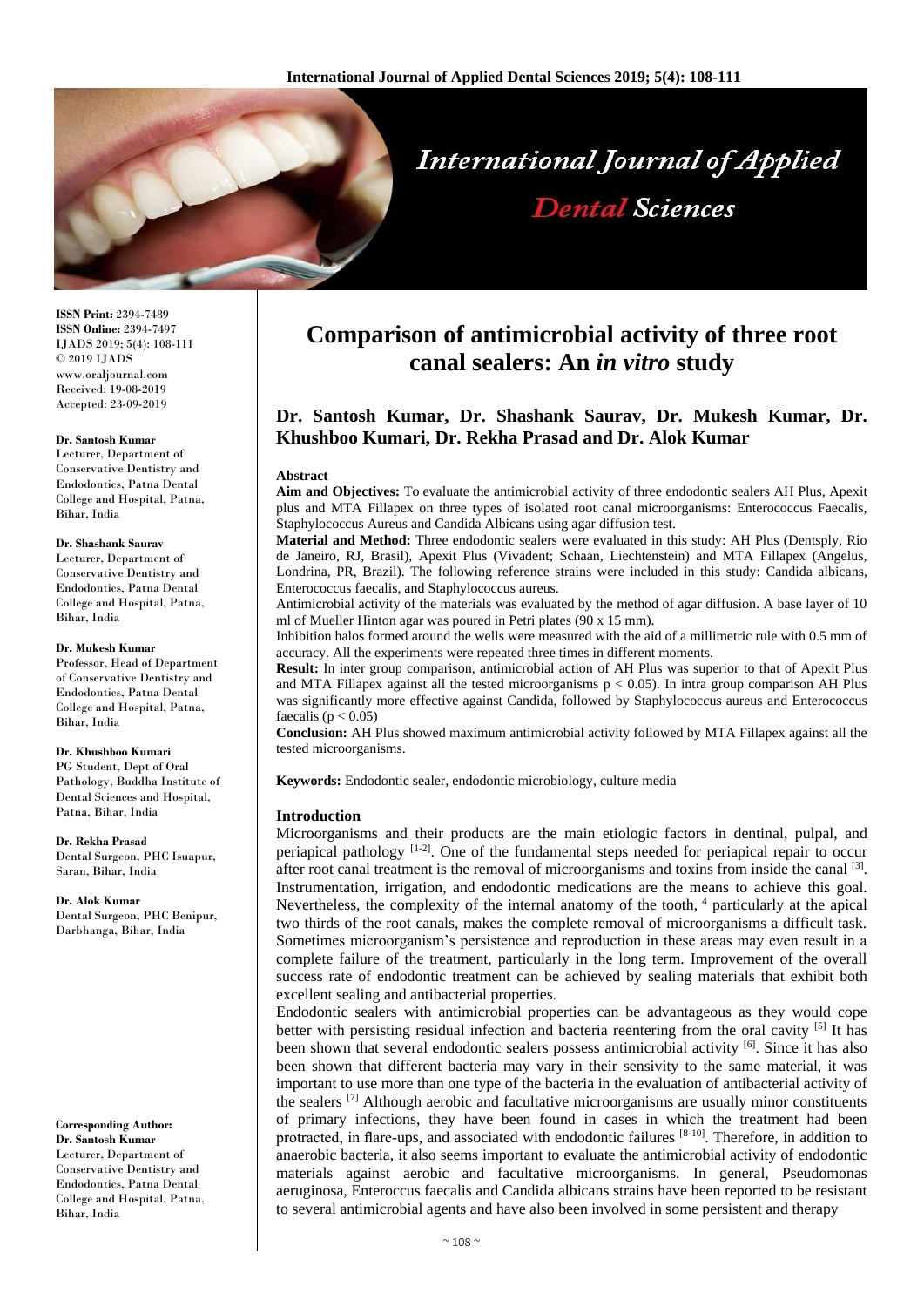# resistant endodontic infections [11, 12] .

Today, numerous root canal sealers are available based on various formulas, such as epoxy resin sealers, calciumhydroxide-based materials, zinc oxide eugenol cements and newly introduced Mineral trioxide aggregate (MTA) based sealers.

At present epoxy resin based sealers have good physical properties and ensure an adequate biological performance. Excellent apical sealing has been found with epoxy resin based sealers. These sealers are shown to have cytocompatibility, biocompatibility, good tissue tolerance, long term dimensional stability and good sealing ability [13].

The calcium hydroxide based sealers are also widely used in endodontics. These have a good antimicrobial action and also have the ability to stimulate the deposition of hard tissue at the root apex forming a biological seal that would be advantageous to the root canal therapy [14].

Mineral trioxide aggregate (MTA) is a biomaterial that has been investigated for endodontic applications since the early 1990s<sup>15</sup>. MTA is widely accepted for its biocompatibility and excellent sealing capacity <sup>[16, 17]</sup>. However, despite favourable characteristics, MTA has physical properties that hinder its use for root canal filling  $[15]$ . The need for a biocompatible material that induces the formation of mineralized tissue, and also has suitable flow rate and manipulation, led to the development of MTA-based root canal sealers.

The aim of the present study was to evaluate the antimicrobial activity of three endodontic sealers AH Plus, Apexit plus and MTA Fillapex on three types of isolated root canal microorganisms: Enterococcus Faecalis, Staphylococcus Aureus and Candida Albicans using agar diffusion test.

Plus (Dentsply, Rio de Janeiro, RJ, Brasil), Apexit Plus (Vivadent; Schaan, Liechtenstein) and MTA Fillapex (Angelus, Londrina, PR, Brazil). The following reference strains were included in this study: Candida albicans, Enterococcus faecalis, and Staphylococcus aureus. Firstly, four isolates were plated in Petri plates containing Mueller Hinton agar (Difco, Detroit, USA) and incubated at 37 °C for 24 h. Then, standardized suspensions  $(10^6 \text{ cells/ml})$  of each microorganism in sterile saline solution (NaCl 0.9%) were obtained by spectrophotometry (Micronal S/A – SaoPaulo, SP, Brasil).

Antimicrobial activity of the materials was evaluated by the method of agar diffusion. A base layer of 10 ml of Mueller Hinton agar was poured in Petri plates (90 x 15 mm). After the solidification of the agar, a second layer or seed layer containing 10 ml of Mueller Hinton agar and 200 μl of the microbial standardized suspensions was poured on the first layer.

After solidification of the second layer, three wells of 6 mm of diameter (one for each material) were obtained by removing a standardized portion of the agar in equidistant points with the aid of sterilized plastic straw. The wells were immediately filled with the sealers to be evaluated. The endodontic sealers AH Plus, Apexit Plus and MTA Fillapex were prepared according to the manufacturer's instruction.

Inhibition halos formed around the wells were measured with the aid of a millimetric rule with 0.5 mm of accuracy. All the experiments were repeated three times in different moments.

#### **Results**

# **Materials and Method**

Three endodontic sealers were evaluated in this study: AH

Mean and standard deviation of the inhibition halos (in mm) obtained for each endodontic sealer tested after the period of 24 h are described in Table 1. *P* values are obtained by Kruskal Wallis Test.

| <b>Test material</b> | <b>Enterococcus faecalis</b> |      | <b>Staphylococcus aureus</b> |      | Candida albicans |      |
|----------------------|------------------------------|------|------------------------------|------|------------------|------|
|                      | Mean                         | SD   | Mean                         | SD   | Mean             | SD   |
| AH Plus              | 1.6                          | 0.17 | 12.8                         | 0.60 | 15.1             | 5.77 |
| <b>Apexit Plus</b>   |                              |      |                              |      |                  |      |
| MTA Fillanex         | 0.2                          | .04  | 10.6                         | 0.73 | 97               | 0.89 |

**Table 1:** Mean and standard deviation of the inhibition halos

In inter group comparison, antimicrobial action of AH Plus was superior to that of Apexit Plus and MTA Fillapex against all the tested microorganisms *p<*0.05). In intra group comparison AH Plus was significantly more effective against Candida, followed by Staphylococcus aureus and Enterococcus faecalis (*p<*0.05). MTA Fillapex did not show significant difference in intra group comparison and almost equally inhibited all microorganisms. Apexit Plus did not show inhibition halos against any tested microorganism.

# **Discussion**

Endodontic sealers are essential to achieve the satisfactory marginal sealing and the criteria of a good sealer are to be biocompatible, dimensionally stable, show good flow, low solubility and disintegration, besides having antimicrobial activity<sup>18</sup>. Antimicrobial activity of sealers might help to eliminate residual microorganisms that have survived the chemomechanical instrumentation and thereby improve the success rate of endodontic treatment [19]. Many studies have been performed to evaluate the antimicrobial activity of different endodontic sealers and the most frequently used method to evaluate this activity is the diffusion in agar [20-25]. The agar diffusion method has been widely employed to

investigate the antimicrobial activity of dental materials. However, this procedure is influenced by two factors: the materials microbial toxicity as well as the materials, diffusion and affinity in the culture medium  $[26]$ . A material that easily diffuses will produce larger zones of inhibition of bacteria  $[27, 12]$ 28-33] . In addition, a disadvantage of this method is that it cannot distinguish between bacteriostatic or bacteriocidal properties of the materials. Standardization of these factors allows us to reach more conclusive results and exclude the numerous variables existing *in-vivo*. In this study, the freshly processed root canal sealers were immediately placed into agar plates.

Because of various temporary or permanent by-products, dental materials should be tested immediately after mixing and when final chemical setting stage has been reached. Root canal sealers are used in patients when freshly mixed; thus it is likely that after their clinical application local responses are provoked by leaching components that have partially set or not set at all. However, after setting, toxic ingredients may still be released from the materials. The difference in antimicrobial patterns of various materials may be related to the degree or time taken to set.

The sensitivity of antibacterial properties depends on different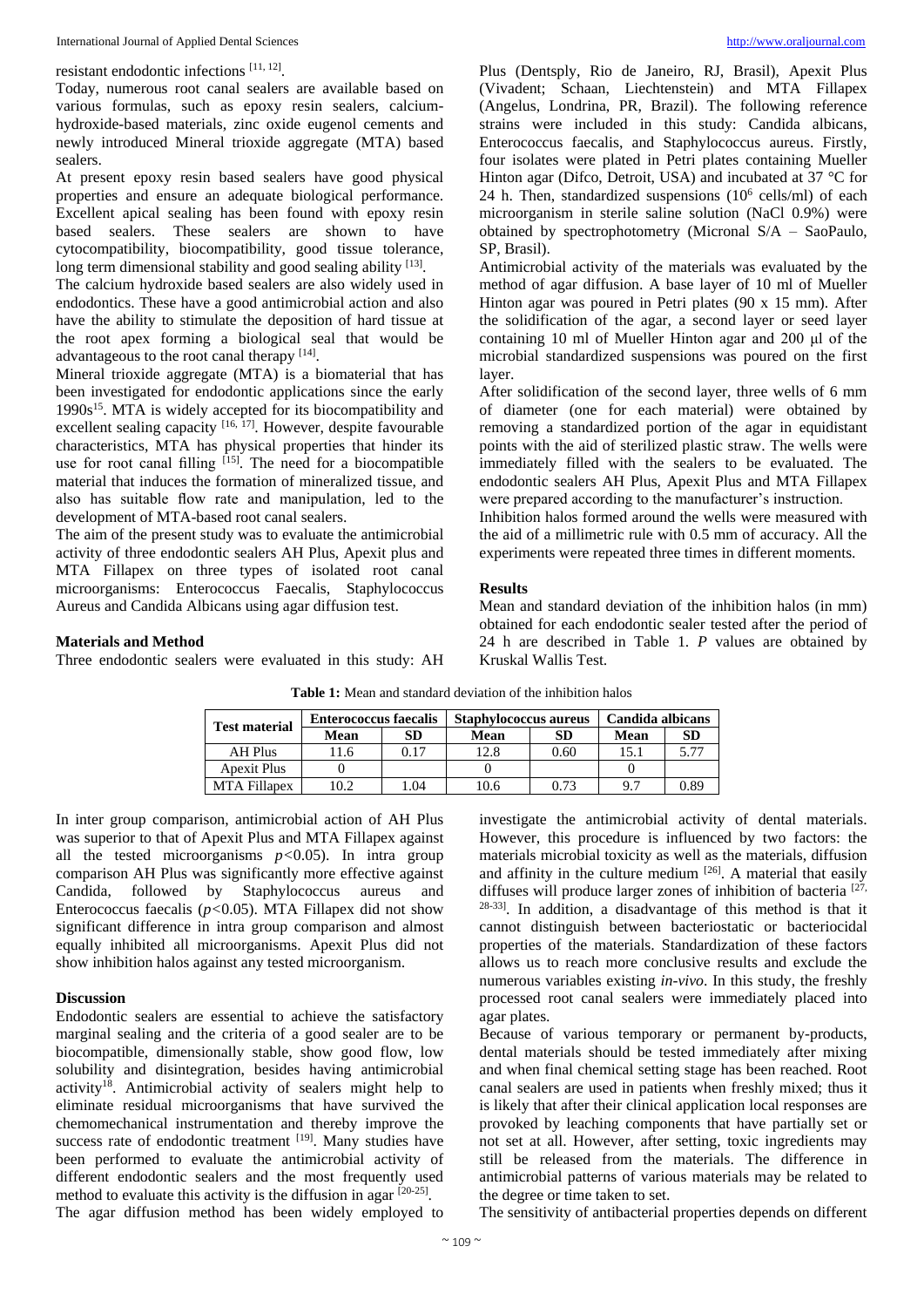International Journal of Applied Dental Sciences [http://www.oraljournal.com](http://www.oraljournal.com/)

factors i.e*.* type of materials, inoculated bacteria, test method, and interval times. The sealers evaluated in this study showed different inhibitory effects depending on the type of root canal sealers and bacterial strains tested. Overall, AH plus showed the greatest inhibition halo in relation to the other sealers tested. AH Plus showed the maximum inhibition against candida albicans followed by staphylococcus aureus and least against enterococcus faecalis. The antimicrobial activity showed by AH Plus seems to be correlated to the components epoxy resin and amines that are present in this sealer [35]. Pizzo *et al.*, <sup>[36]</sup> reported that in Direct contact test (DCT) only fresh AH Plus showed antibacterial activity, whereas 24-hour and 7-day-old samples did not show antibacterial effect against E. faecalis. Similar results were reported by Kayaoglu *et al*. [37] . Estudo de Zhang *et al*. [38] also showed that fresh AH Plus had significant antibacterial effect, whereas set samples did not show antimicrobial activity. Apexit plus, a calcium hydroxide based material, was least effective against all organisms and exhibited no activity.

Antibacterial activity of calcium hydroxide based materials depends on ionization that releases hydroxyl ions causing an increase in the pH and has antioxidant effect. A  $pH > 9$  may reversibly or irreversibly inactivate cellular membrane enzymes of microorganisms resulting in a loss of biological activity of the cytoplasmic membrane or leading to the destruction of phospholipids or nonsaturated fatty acids that results in a loss of cytoplasmic membrane integrity [39, 40]. Using the agar diffusion method, the inefficiency of some calcium hydroxide based materials in inhibiting some facultative anaerobic may be because this substance has low solubility and may slowly diffuse in agar  $[41, 42]$ . These results are similar to the results of Eldeniz *et al.*, who did not find any antibacterial activity in the Agar Diffusion Test because this substance has low solubility and might diffuse slowly in agar.

MTA fillapex also showed some antibacterial activity against all three microorganisms. Antimicrobial activity of Fillapex can be explained by presence of MTA.MTA based materials contain calcium oxide, which when mixed with water, forms calcium hydroxide, inducing an increase of pH by dissociation of calcium and hydroxide ions [43]. In regard to MTA Fillapex, there are no other data available about its antimicrobial effect.

# **Conclusion**

- AH Plus showed maximum antimicrobial activity followed by MTA Fillapex against all the tested microorganisms.
- No antimicrobial activity was observed for Apexit Plus sealer.
- AH Plus showed the maximum inhibition against Candida albicans followed by Staphylococcus aureus and least against Enterococcus faecalis
- Using the Agar Diffusion Test, the inefficiency of some calcium hydroxide based sealers might be related to low solubility and diffusibilty of these substances in agar
- When new materials are in test, more than one method should be employed.
- To improve the assessment of the antimicrobial activity of root canal sealers, new methods should be developed where there is no interference from the diffusivity and solubility of the material in the culture medium.

# **References**

1. Sundqvist G. Ecology of root canal flora. J Endod 1992;

18:427-30.

- 2. Debellian GJ, Olsen I, Tronstad L. Profiling of Propionibacterium acnes recovered from root canal and blood during and after endodontic treatment. Endod Dent Traumatol. 1992; 8:248-54.
- 3. Klevant FJ, Eggink CO. The effect of canal preparation on periapical disease. Int Endod J 1983; 16:68-75.
- 4. Brau Aguade E. Investigacion sobre la morfologia interna del organo dental [doctorate thesis]. Barcelona: University of Barcelona; 1977, 187.
- 5. Ørstavik D. Antibacterial properties of root canal sealers, cements and pastes. Int Endod J. 1981; 14:125-33.
- 6. Grossman L. Antimicrobial effect of root canal cements. J Endod. 1980; 6:594-7.
- 7. Tobias RS. Antibacterial properties of dental restorative materials: a review. Int Endod J. 1988; 21:155-60.
- 8. Waltimo TM, Siren EK, Torkko HL, Olsen I, Haapasalo MP. Fungi in therapy-resistant apical periodontitis. Int Endod J. 1997; 30:96-101.
- 9. Siren EK, Haapasalo MP, Ranta K, Salmi P, Kerosuo EN. Microbiological findings and clinical treatment procedures in endodontic cases selected for microbiological investigation. Int Endod J. 1997; 30:91- 5.
- 10. Sundqvist G, Figdor D, Persson S, Sjogren U. Microbiologic analysis of teeth with failed endodontic treatment and the outcome of conservative re-treatment. Oral Surg Oral Med Oral Pathol Oral Radiol Endod 1998; 85:86-93.
- 11. Siqueira JF Jr, Favieri A, Gahyva SM, Moraes SR, Lima KC, Lopes HP. Antimicrobial activity and flow rate of newer and established root canal sealers. J Endod 2000; 26:274-7.
- 12. Ranta K, Haapasalo M, Ranta H. Monoinfection of root canal with Pseudomonas aeruginosa. Endod Dent Traumatol. 1988; 4:269-72
- 13. Sevimay S, Kalayci A. Evaluation of apical sealing ability and adaptation to dentine of two resin-based sealers. J Oral Rehabil. 2005; 32(2):105-10.
- 14. da Silva Neto UX, de Moraes IG, Westphalen VP, Menezes R, Carneiro E, Fariniuk LF. Leakage of 4 resinbased root-canal sealers used with a single-cone technique. Oral Surg Oral Med Oral Pathol Oral Radiol Endod. Epub. 2007; 104(2):e53-7.
- 15. Roberts HW, Toth JM, Berzins DW, Charton DG. Mineral trioxide aggregate material use in endodontic treatment: a review of the literature. Dental Materials 2008; 24:149-64.
- 16. Torabinejad M, Chivian N. Clinical applications of mineral trioxide aggregate. Journal of Endodontics. 1999; 25:197-205.
- 17. Scarparo RK, Haddad H, Acasigua GA, Fossati ACM, Fachin EVF, Grecca FS. Mineral trioxide aggregatebased sealer: analysis of tissue reactions to a new endodontic material. Journal of Endodontics. 2010; 36:1174-8.
- 18. Gatewood RS. Endodontic materials. Dent Clin North Am. 2007; 51:695- 712.
- 19. Zhang H, Shen Y, Ruse ND, Haapasalo M. Antibacterial activity of endodontic sealers by modified direct contact test against Enterococcus faecalis. J Endod 2009; 35:1051-5.
- 20. Sipert CR, Hussne RP, Nishiyama CK, Torres SA. *In vitro* antimicrobial activity of Fill Canal, Sealapex, Mineral Trioxide Aggregate, Portland cement and